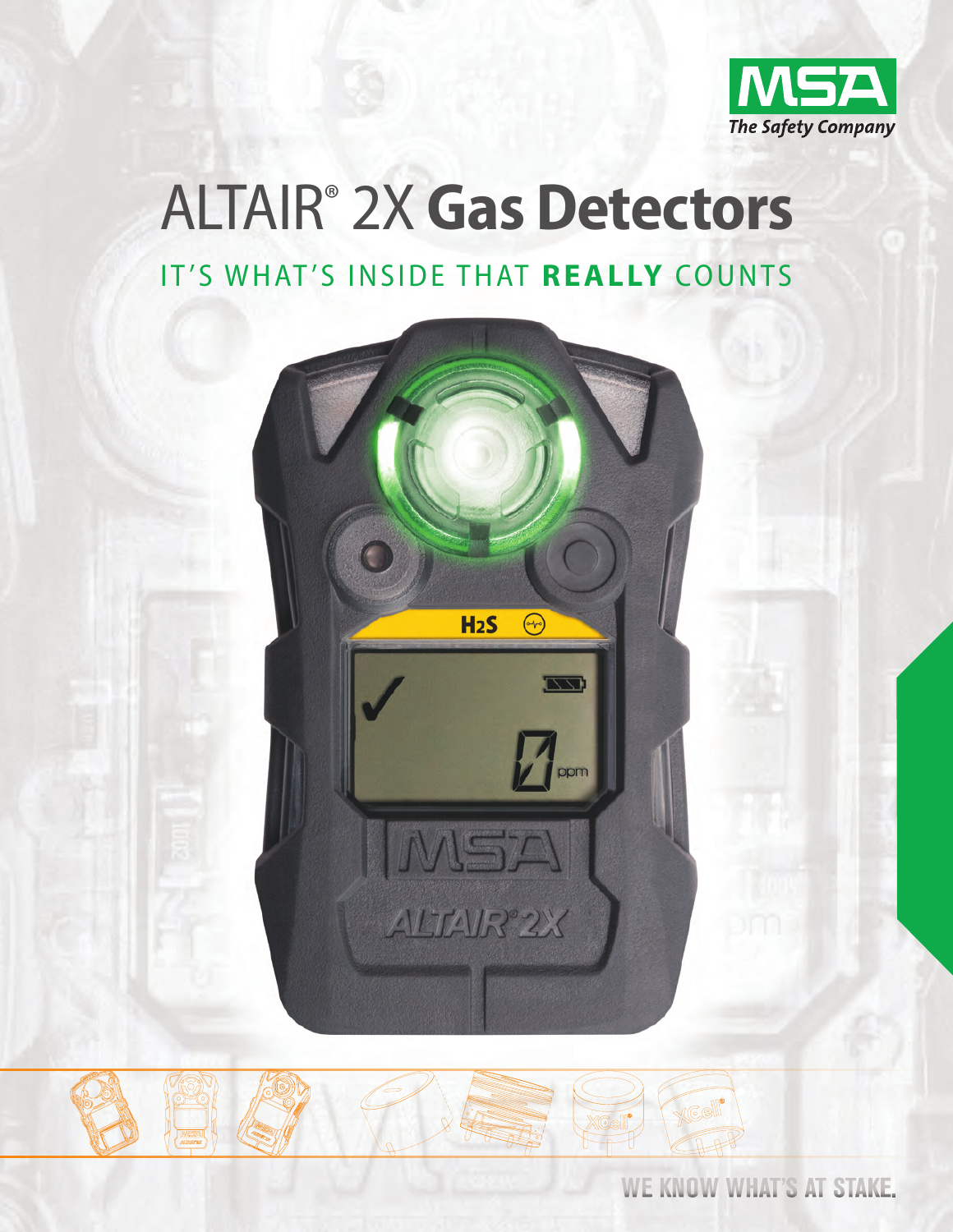# XCell<sup>®</sup> Pulse Technology

With our patented\* XCell Pulse Technology, we have created a simple and inexpensive approach to bump testing. Years of scientific research, patented sensor interrogation technology and proprietary sensor response methodologies have delivered the world's first gas detector with a stand-alone bump test. Simply put; the use of calibration accessories or bottled calibration gas is not required for bump testing the ALTAIR 2XP Gas Detector.

How does it work? When the detector is turned on, it automatically begins an electronic pulse check that activates the sensor catalyst and electrolyte interaction and makes minor corrections against prior calibration values. Next the user completes a flow check by exhaling toward the sensor inlet. An oxygen detector embedded in the sensor, that is only active during the pulse and flow check, detects the drop in oxygen content of exhaled breath. If both of these checks pass, the detector passes the bump test.

\*US patents # 7,413,645: #7,959,777



**UNIQUE PULSE CHECK AUTOMATICALLY CHECKS SENSOR RESPONSE AND CORRECTS FOR** SENSOR INTEGRITY. (ALTAIR 2XP DETECTOR ONLY)

95 DB ALARM -WITH RED LED INDICATORS AND VIBRATING ALARM



A CHECK MARK AND **GREEN LED INDICATOR MEANS YOU ARE BUMPED** AND READY TO GO

**DURABILITY** - IP 67 DESIGN AND INTRINSICALLY SAFE **CONSTRUCTION SURVIVES** 25 FT DROP TEST

**RED LED INDICATORS SHOW THAT THE INSTRUMENT HAS NOT BEEN BUMP TESTED** 



A SIMPLE EXHALED **BREATH VERIFIES THAT SENSOR FLOW PATH IS CLEAR TO ENSURE THAT GAS REACHES THE SENSOR.** (2XP ONLY)

> **EASY ONE-BUTTON, GLOVED-HAND OPERATION**

**END OF SENSOR LIFE INDICATOR** 



**LARGE, HIGH CONTRAST DISPLAY SHOWS PPM AND VISUAL SENSOR STATUS** 

**DURABLE, RUBBERIZED HOUSING FOR SECURE GRIP**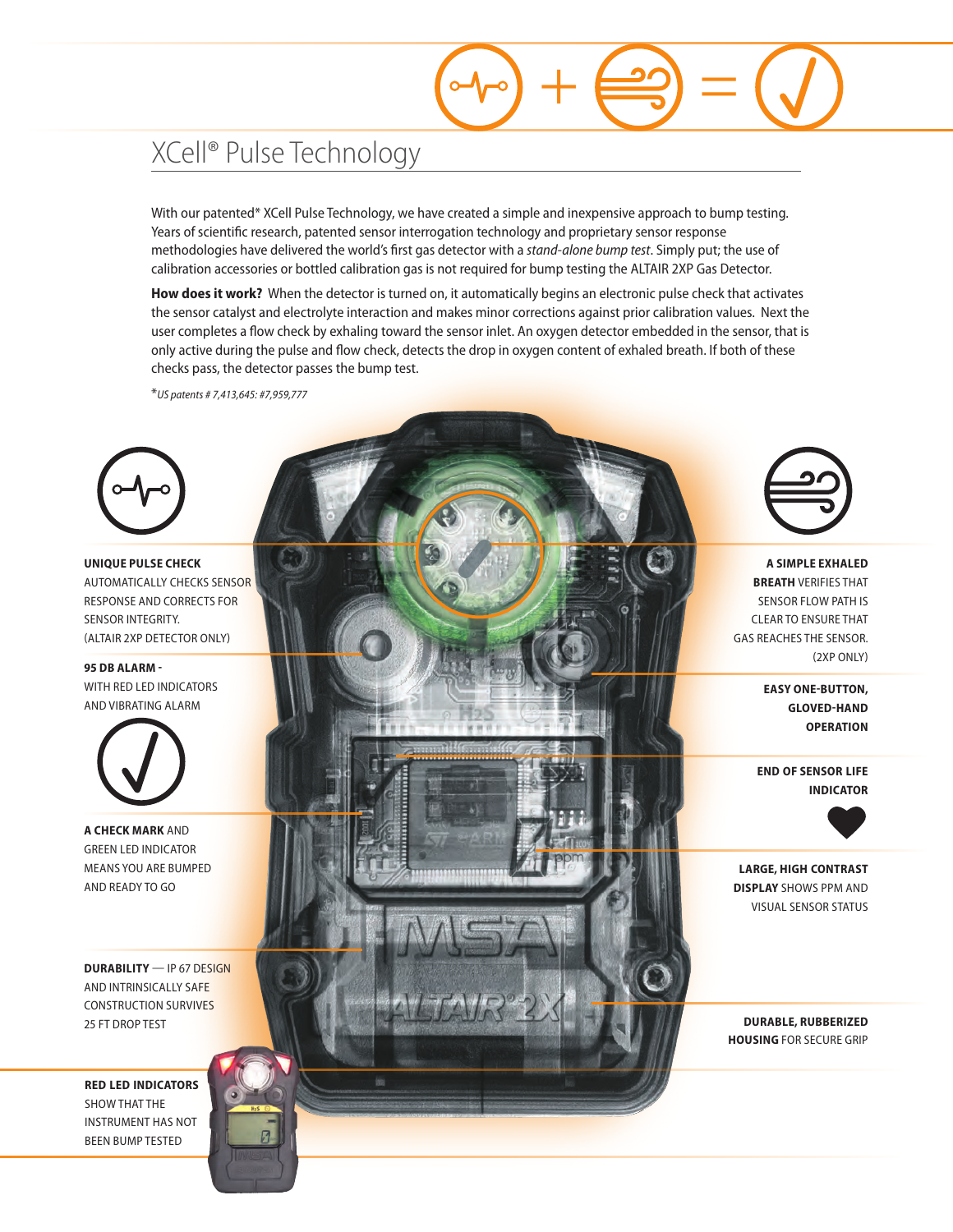# **The ALTAIR 2X Gas Detector**

Introducing the ALTAIR 2X Gas Detector from MSA; the first one or two gas detector that incorporates industry-leading XCell Sensor Technology to deliver unparalleled performance while drastically minimizing total cost of ownership, increasing durability and delivering enhanced worker safety, compliance and traceability.

The ALTAIR 2X is also the first portable gas detector to introduce revolutionary XCell pulse technology. based on proven science and advanced patented sensor capabilities, the ALTAIR 2XP Detector delivers the world's first stand-alone bump test. This allows a daily bump test to be performed without the need for calibration accessories or specific calibration gas.

# **It's what's inside that counts!**

### altair **2xP Gas Detector – with xCell Pulse Technology**

#### **First stand-alone bump test!**

The ALTAIR 2XP Gas Detector provides a bump test that is so easy to follow, anyone can do it, from anywhere! The science behind this first-of-its-kind technology will change the face of portable gas detection as we know it. by combining pulse sensor interrogation with a simple flow check, we've created the first successful stand-alone bump test. pulSE sensor interrogation begins, exhale into the unit. And the result? You're BUMPED!

# altair **2xT – Two-Tox Gas Detector**

The ALTAIR 2XT Detector eliminates the need for a second detector by utilizing proven XCell Two-Tox Sensors. XCell Two-Tox Sensors detect two gases on distinct sensor channels with digital output that minimizes cross channel interference.



**mSA xCELL SENSORS** HavE a tYpical liFE OF mOrE tHan FOur YEarS, — tHat'S dOublE tHE induStrY avEragE — and prOvidE SupEriOr StabilitY, accuracY and rESpOnSE.

# altair **2x – Single Gas Detector**

MSA revolutionized gas detection with XCell Sensor Technology. By miniaturizing the sensors' controlling electronics and placing them inside the sensor itself using mSa's proprietary application-specific integrated circuit (aSic) design, mSa Xcell Sensors offer superior stability, accuracy, and sensor life.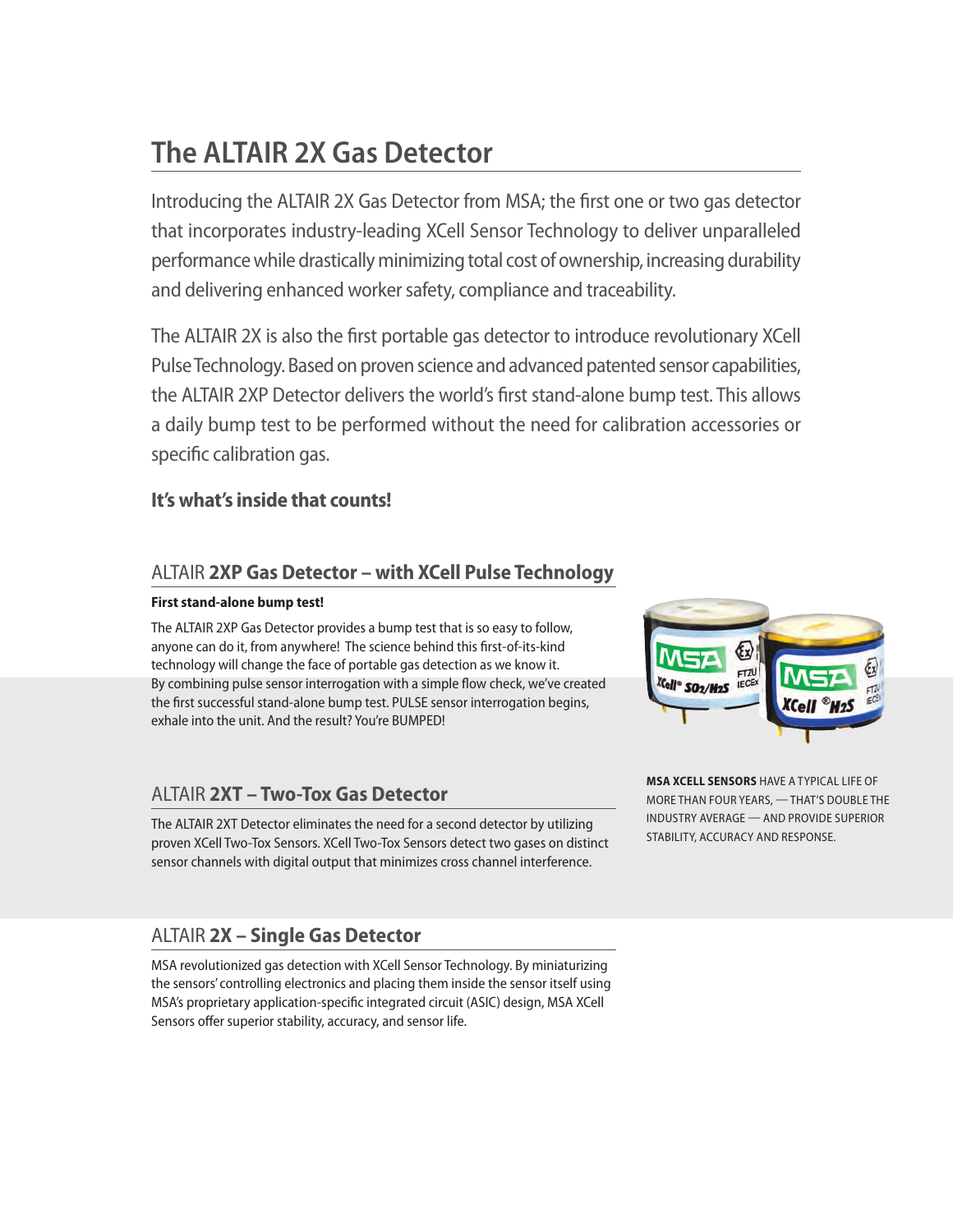# Compliance, Traceability and Simplicity without Compromising Safety!

#### **Don't Leave Safety to Chance!**

- The industry best practice of conducting a bump test prior to each day's use is easily achieved with the ALTAIR 2XP. Bump anywhere, any time, without bottled gas or accessories.
- visual indicators on the detector make verification of bump test easy
	- Highly visible green light and check mark when bumped
	- Flashes red when not bumped
- The ALTAIR 2X family of detectors have full instrument traceability of bump and calibration records, peak readings, event logs and data logs.

#### **Increase your safety compliance and promote worker confidence!**



**INSTRUmENT RECORDS ARE STORED** and can be easily downloaded during periodic gas calibrations using the Galaxy GX2 test stand. mSa link pro Software provides full networking, traceability, proactive safety, compliance, and reporting.



**Kepol** Calibration st Result:

**GLOW-IN-THE-DARk vERSION** FOR LOW LIGHT APPLICATIONS and EaSiEr FlEEt managEmEnt OF multiplE dEtEctOr SEttingS.71 c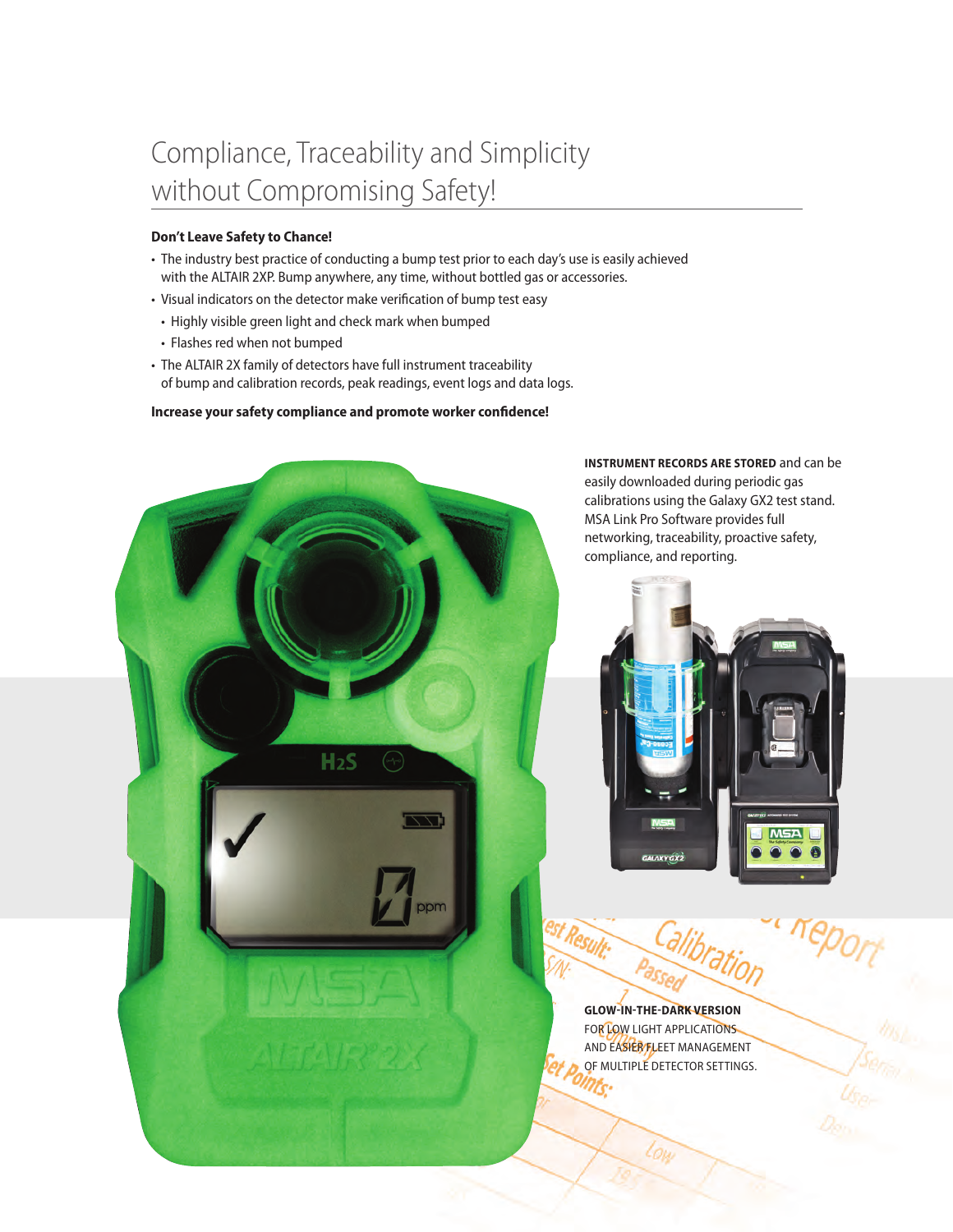

# Lower Total Cost of Ownership

MSA's industry leading technology combined with product durability means that the ALTAIR 2X Gas Detector provides a lower total cost of ownership than competitive instruments and will pay for itself quickly.

### **Built Tough**

Like all MSA detectors, ALTAIR 2X is built for durability and designed for the work that is being completed.

- Withstands extreme impacts with rugged polycarbonate housing and passes 25-foot drop test
- IP 67-rated ALTAIR 2X is both dust tight and water tight
- Minimal rF interference
- Full three-year warranty supports the entire instrument, including the sensors.

### **Reduced Costs and Expense**

- Xcell Sensor response and recovery time reduces the gas consumption for calibration and gas bump tests (where applicable).
- $\bm{\cdot}$  The ALTAIR 2XP with XCell Pulse Technology reduces the need for specific calibration gas and bump test accessories providing significant savings!
- $\bm{\cdot}$  The ALTAIR 2XT Two-Tox eliminates the need for a second instrument in several applications.

### increased productivity

- Skip the gas line! The stand-alone bump test on the ALTAIR 2XP means that you will be spending more time doing the job and less time waiting in line or conducting bump tests. Spending less time at the bump station means less down time and more time producing!
- Faster bump tests, easy compliance and product reliability means you can get to work faster and safer!





5